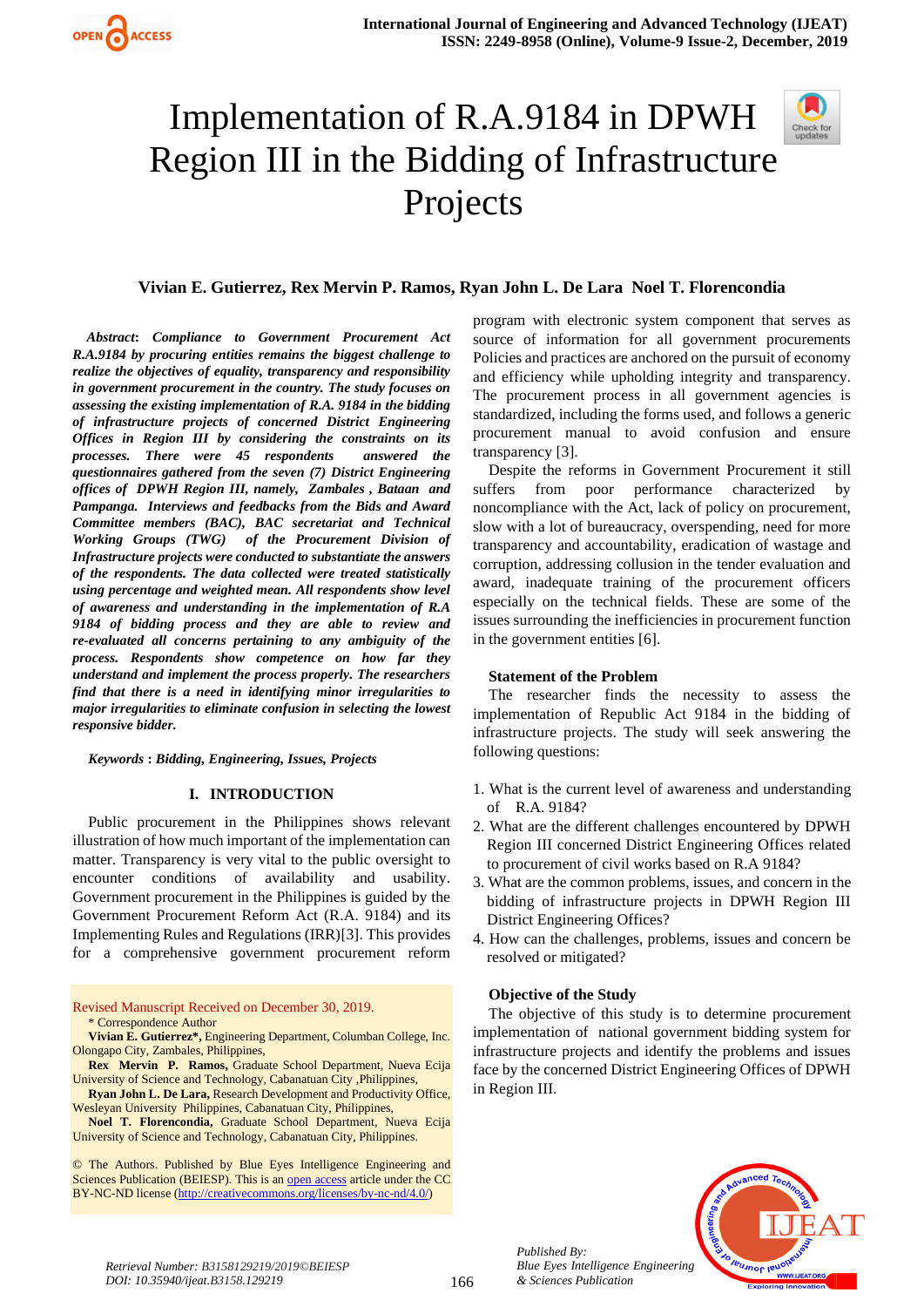## **Implementation of R.A.9184 in DPWH Region III in the Bidding of Infrastructure Projects**

## **Scope and Limitation**

The scope of the research is limited to the issues and challenges in the implementation of government procurement in the bidding of infrastructure projects in DPWH Region III concerned District Engineering Offices. The study will limit its understanding to the Department of Public Works and Highway on the bidding process of infrastructure projects of the area specified. The knowledge and compliance in the implementation of R.A. 9184 in the bidding of infrastructures projects will also determine.

# **II. REVIEW OF RELATED LITERATURE**

# **Foreign**

As stated earlier by Kihara (2009), security contracts were exempted from the Regulations where the minister for Finance decided, in consultation with the head of the procuring entity, that it was in the interest of national security to use a different procedure[7]. This section gave a blank cheque to the minister resulting to scandals such as the Anglo leasing scandal where security was cited to justify procurement by single sourcing which resulted to overpricing of the procured items. This scandal involved Kshs.56.5 billion in the process of which the Government lost a lot of money in unclear procurement deals (GoK, 2001)[7].

In 2003, an independent procurement review of public procurement was undertaken which identified shortcomings such as, abuse of contract variations, poor record keeping for audit, lack of guidance on low value procurements, lengthy procurement process, conflict of interest, lack of evidence on procured items among many weaknesses (Odhiambo, 2005). This led to the dismissal of 2,000 procurement officers from ministries and state corporations in a bid to clean up the entire sector and workforce. Procurement activities were also temporally suspended [7].

The issue of generalizing that the procurement function is not performing without indicating the criteria used to reach that conclusion or just basing it on financial statements is not reasonable. Only when the procurement function is well planned, it is easy to identify areas where it is performing well, and where there is need for improvement (Department of Public Works, Queensland Government, 2007)[8].

Wanyama (2010) posits that the principle provisions of the Act and the Regulations have inherent weakness prone to abuses by procuring entities and do not envisage contemporary market realities. Kenyanya et al (2010), also argues that though development of mechanism for contract administration and appeals was hailed as a positive move, institutional capacity in procuring entities and procurement markets are the weakest[7]. However PPOA (2007) reveals that the strongest points of the reforms have been the delegation of the procurement decisions which have been fully achieved. The report adds that the responsibility of procurement have been fully left to the tender committees and units of the procuring entities[7].

## **Local**

Public procurement in the Philippines is guided by the Government Procurement Reform Act (RA 9184) and its Implementing Rules and Regulations (IRR)[3]. This provides for a comprehensive government procurement reform program with electronic system component that serves as source of information for all government procurements e.g.

issuances on specific procurement, bid opportunities, rules and regulations, press releases, directory of government agencies and contract thus making the entire process transparent and competitive. The procurement process in all government agencies is standardized, including the forms used, and follows a generic procurement manual to avoid confusion and ensure transparency [3]. Government agencies have respective Bids and Awards Committee (BAC) that conducts all procurement activities. The BAC is composed of regular members who are permanent officials of the procuring entity namely the Chairman who is at least a third ranking official of the procuring entity and two officers who to the extent possible represent the legal or administrative and finance areas of the procuring entity; and provisional members composed of an officer with technical expertise relevant to the procurement and a representative from end user[1]. Measures to maintain the integrity of the government procurement process are in place. An entity called Government Policy Procurement Board (GPPB) was put up to ensure compliance of government agencies to RA 9184 and its IRR, and assess the effectiveness of the government procurement system. If found wanting, the GPPB can formulate or amend public procurement policies, rules and regulations, update and develop generic procurement manuals and standard bidding forms. It also conducts sustainable training program to develop the capacity of Government procurement officers and employees[3].

To enhance transparency, procurement is standardized with BAC using generic procurement manuals and standard bidding forms; observers including one from non-government organization sit in the bidding process, BAC members follow standard of ethics in dealing with prospective bidders and in handling bid related information and documents; prospective bidders are given equal access to information with the procurement entity establishing internal control on the release of bidding documents; and, bidders are required to disclose that they or any officer of their corporations are not related to the head of the procuring entity[3]. As a form of internal check, a pre-procurement conference is held among BAC members, officials who prepared the bid documents and others involved in the procurement to review relevant documents in relation to their adherence to law. And to ensure that the overriding principle of competition is promoted in the conduct of procurement, the Head of the Agency can reject any and all bids, declare failure of bidding, or not award the contract if it can be established that collusion

occurred which suppresses or tends to suppress competition, where BAC is found to have failed in following the prescribed bidding procedures and where award of the contract will not redound to the benefit of the government. [1][9]

## **Current Status of Public Procurement in the Philippines**

Refers to R.A. 9184, entitled "An Act Providing for the Modernization, Standardization and Regulation of the Procurement Activities of the Government and for other Purposes," otherwise known as the Government Procurement Reform Act[1].

*Published By: Blue Eyes Intelligence Engineering & Sciences Publication* 

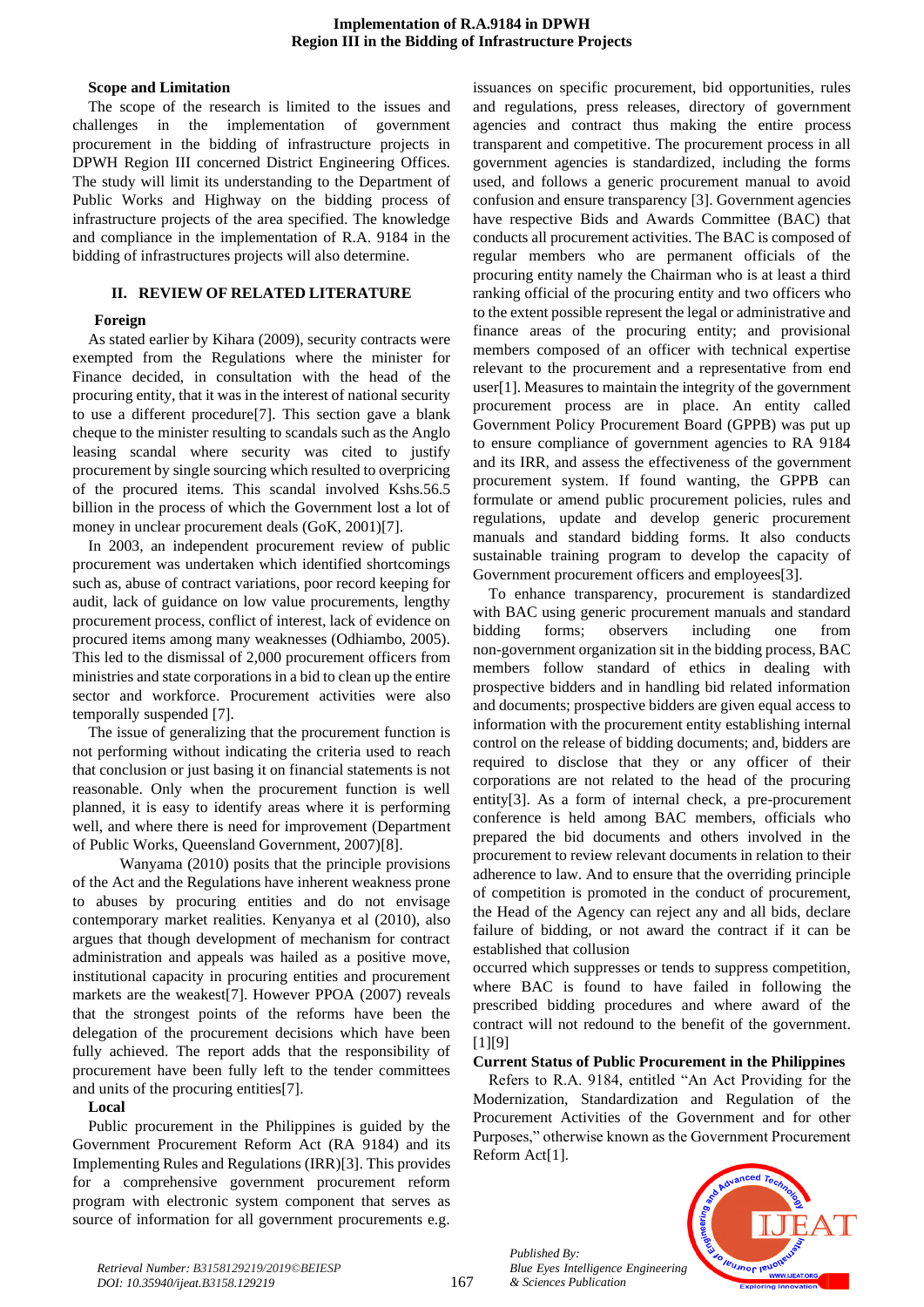

The effective procurement management should be acknowledged complexity, find the right skills & organize the work, develop a sound strategy, manage timetable effectively, follow sound bid evaluation method and develop a smart, fair contract. Effective procurement requires organized teamwork: authorities, responsibilities, schedule, and resources[11].

It has been repeatedly said that procurement issues and problems are among the reasons for past delays and suspension in government spending. In the 2014 and 2015 reports by the Department of Budget and Management (DBM), procurement is cited as a reason for underspending and this was played up repeatedly in media reports.

From this definition alone, we can see that almost all government spending falls under public procurement and it is logical to assume that whenever the government spends, public procurement data should be produced.

Most of the time, Competitive Bidding which has the following steps:



**Figure 1: Steps in Public Procurement by Competitive Bidding**

Philippine public procurement has a long way to go. The Government Procurement Reform Act and its associated regulations enshrined the appropriate and significant principles of transparency, civil sector involvement and the use of ICTs. However, the promises of this legislation remain largely unmet. For transparency to enable public oversight and change the incentives of internal actors, the data needs to be easily accessible and usable. Procurement information should be available in bulk, machine-readable, open formats.



**Figure 2: Conceptual Framework of the Study**

The R.A. 9184 was envisioned to address the lack of transparency and competition, eliminate collusion and

political interference as well as lessen the delays in the procurement process[10]. Implementation experiences by the procuring entity are inputs to identify how well the implementation of the government procurement act based on the challenges and problems and issues encountered. Interviews and researches would finally know what this reform act was achieved. Upon thoroughly study what is being gathered through research and interviews, problems and issues arises are reflected to become this reform at suspicious to any malpractice or unethical activities during the implementation [10].

Evaluating this issues and problems would help determine what is missing in the performance of procuring entity why this loopholes/problems happened and how these problems and challenges could be lessened to pave the way for effective implementation of the Act.

R.A 9184 is vulnerable to any dysfunctional and confusion that may weakened the implementation of the reform act. Knowing the issues and problems affecting the implementation of the reform thru research and interviews, the reform will enhance and evaluated for the improvement of RA9184 in terms of policy and implementation for realizing a good government procurement reform act.

## **III. METHODOLOGY**

# **Research Design**

This chapter presents the research methodology adopted for this study. The researchers employed the descriptive method of research to assess the challenges, problems and issues of the procurement system. 4

To identify challenges and problems and issues of R.A. 9184, a separate open-ended questionnaire and interviews was conducted incorporating challenges identified through literature. The survey questionnaires were personally administered to seven (7) District Engineering Offices of DPWH Region III. The respondents rate the level of understanding in the stages of bidding process of infrastructure projects, the current situation in the implementation of RA 9184, the challenges and problems and issues encountered by the procuring entities and the strategies to resolve such problems encountered during bidding process was collected and analyzed using statistical methods like Weighted Mean.

# **Research Locale**

From 14 District Engineering Offices of Department of Public Works and Highways in Region III, seven (7) districts will be the respondents of this survey, ( Iba, Castillejos, Orani, Balanga, Lubao, Sindalan, Angeles City. Region III has total land area of 2,215,752 hectares [9]. With the opening of various investment opportunities in Economic Zones in Clarkfield and Subic Bay Area. It is one of the most critical regions in terms of environmental concerns primarily due to the rapid sprawl of industries/establishments and human settlements while the necessary land use and environmental planning are not yet effectively being carved[9].

> *Published By: Blue Eyes Intelligence Engineering & Sciences Publication*

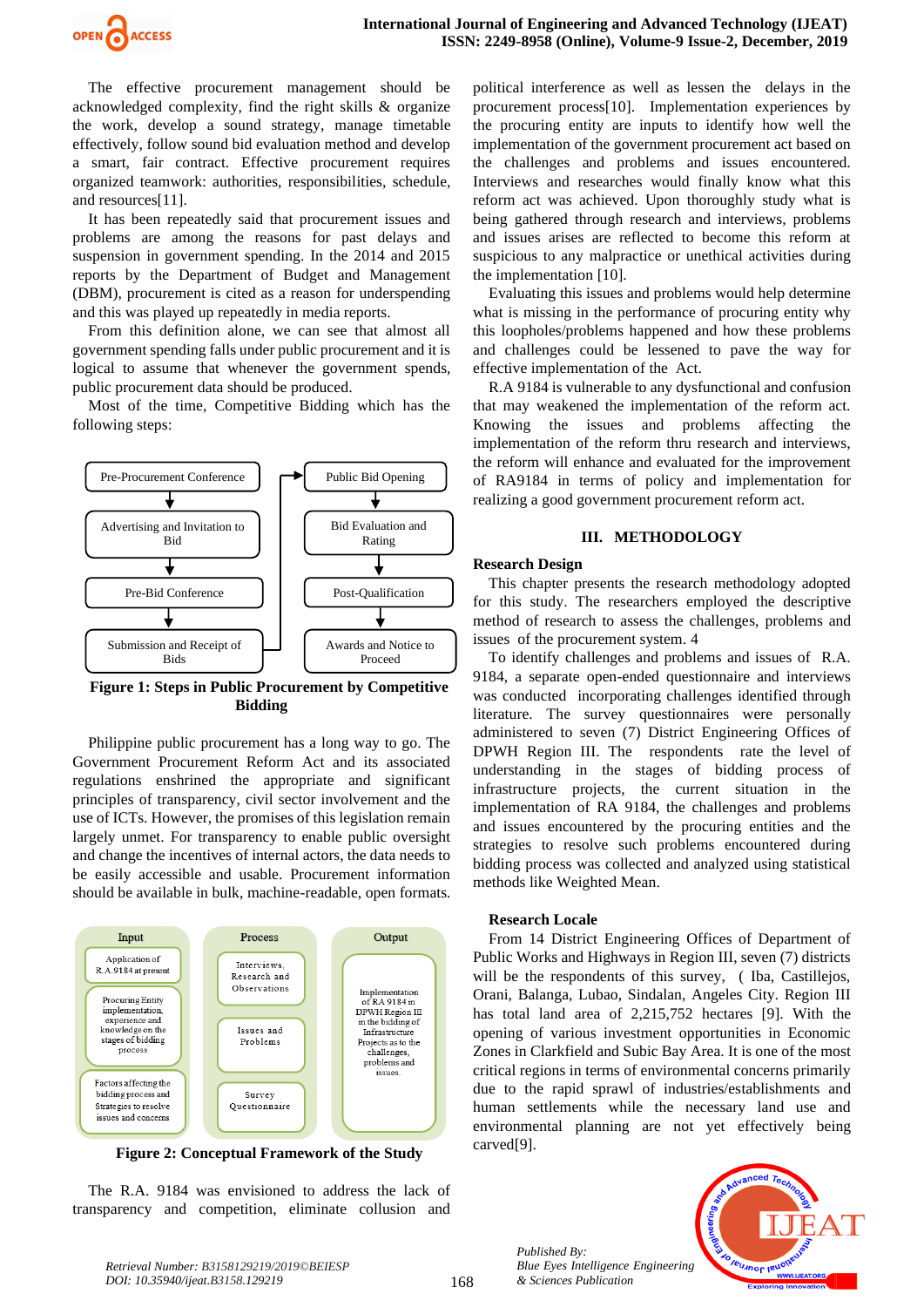# **Implementation of R.A.9184 in DPWH Region III in the Bidding of Infrastructure Projects**



**Figure 3: Location Map of Department of Public Works and Highway- Region III District Engineering Offices**

## **Data Gathering and Process Procedure**

Prior to the administration of the questionnaire, the researchers has secured approval permission from the office of the DPWH Region 3 District Engineers of each seven district provinces that has been chosen. After the approval of the request, the researchers personally distributed the questionnaires to the Procurement Division personnel and BAC Committee with the help of the BAC Secretariat to ensure complete retrieval of the questionnaires. They were given a day or two to answer the questionnaire so that they would have time to reflect on the questions and to go over the instrument to ensure completeness, maximum accuracy, consistency and to reduce ambiguity. Analyzing and sorting of completed questionnaires will be taken for testing of results. Respondents were personally interviewed to substantiate the information gathered in the questionnaire.

The motivation of the respondents to answer the questionnaire is the fact that they cannot avoid hence, they might as well use the survey as a means of communicating their issues, concerns, observations and difficulties with the implementation of the procurement process, for a chance that their concerns will be addressed, ( if they have any).

#### **Treatment of Data**

The computation of result of the respondents profile will use the percentage formula and weighted mean. The data gathered from the respondents were treated statistically using the following formulas:

1. Percentage. It was used to determine what proportion of the respondents belong to a specific category based on variables cited .

Formula:

 $% = f/N \times 100$ 

Where:

 $% =$  percentage

 $f = frequency$ 

 $N =$  total number of respondents

 $100 =$  constant value

2. Weighted Mean. It was used to establish qualitative analysis to show which of the rating scales obtained the highest score. Formula:

 $Wx = (W \times f) / x 100$ 

Where:

- $Wx = weighted mean$
- $W=$  weight of scale
- $f = frequency$
- $N =$  total number of respondents

3. Likert Scale. The Likert Scale was used to quantify the response and for the analysis and interpretation of the computed mean.

All items will be rated by participants on a Likert Scale. Each item will be scaled from 1-4 with the statement.

|  | <b>Table 1: Quantitative Ratings</b> |  |
|--|--------------------------------------|--|
|--|--------------------------------------|--|

| Table       | (4)            | (3)              | $\left( 2\right)$ | $\left(1\right)$         |
|-------------|----------------|------------------|-------------------|--------------------------|
| 5           | Very Good      | Good             | Fair              | Poor                     |
| 6           | High           | Moderate         | Low               | None                     |
| 7           | Strongly Agree | Agree            | Disagree          | Strongly Disagree        |
| 8           | Always         | Most of the Time | Rarely            | Never                    |
| $\mathbf 9$ | Strongly Agree | Agree            | Disagree          | <b>Strongly Disagree</b> |
| 10          | Very Important | Important        | Less Important    | Not important            |

# **IV. RESULTS AND DISCUSSION**

The focus of this chapter is on the analysis of data gathered from the field with the aid of questionnaires and interviews. Collection of data for this study is centered on Procurement of Infrastructures of the DPWH Region III District Engineering Offices. Out of fourteen concerned district in Region III it was agreed upon by the panel at least half of the district should be administered by the questionnaire provided by the researcher. Since the respondent resides in Zambales province, districts from Zambales ( 1st District Iba, Zambales; 2nd district Castillejos, Zambales), Bataan ( 1st District Balanga, Bataan; 2nd District Orani, Bataan) and Pampanga ( 1st District Lubao, Pampanga; 2nd District Sindalan , Pampanga; 3rd District Angeles City Pampanga ) are chosen districts. Respondents are BAC members, BAC Secretariat and Technical Working Groups in Procurement Division of Infrastructure projects. This was mainly done to gather information to assess the implementation of Procurement of bidding infrastructure in the country. It was however necessary to consider issues that concerns performance and challenges facing Public Entities in the region.

#### SECTION 1: Response Rates of Respondent

A total number of seventy-five (75) questionnaires were administered to seven district of DPWH in Region III, composing of BAC members, BAC Secretariat and Technical Working Groups of Procurement division, out of which forty-five (45) were obtained and valid for the data analysis. Ten are invalid and 20 blank questionnaires returned .These valid questionnaires used for the analysis and yielded 60.00% of response rate as shown in Table 2. This indicates that, the response rate was quiet average and reflects the views of the entire population.

|  |  | <b>Table 2: Response Rates</b> |  |
|--|--|--------------------------------|--|
|--|--|--------------------------------|--|

|             | Ouestionnaire | Responses | Invalid/Returned |  |
|-------------|---------------|-----------|------------------|--|
| Respondents |               |           | 30               |  |
| Total       | 100%          | 60%       | 40%              |  |

1.1 Personal Data

*Published By:*

*& Sciences Publication* 



*Retrieval Number: B3158129219/2019©BEIESP DOI: 10.35940/ijeat.B3158.129219*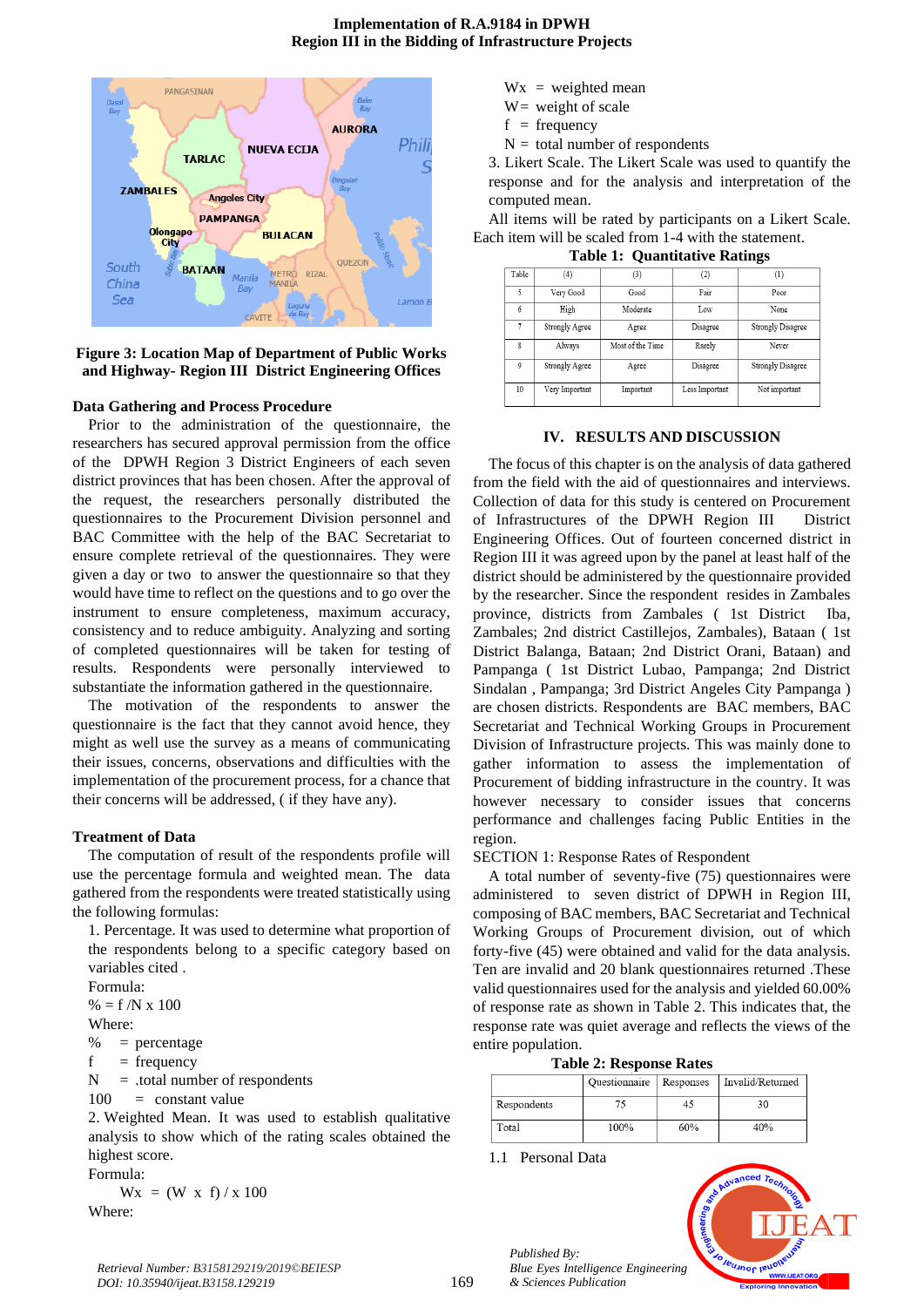

# **Table 3: Gender Profile of Respondents**

|             | Gender |        |  |  |  |  |
|-------------|--------|--------|--|--|--|--|
| Respondents | Male   | Female |  |  |  |  |
| 45          | 29     | 16     |  |  |  |  |
| 100%        | 64.44% | 35.56% |  |  |  |  |

Table 3, shows the gender of the respondents sample for the study. Out of the responses obtained from the field, 29 respondents, representing 64.44% were male, and the remaining 16 respondents, representing 35.56% were female.Nevertheless, across all the districts of which the sample were taken, were heavily male dominated.

**Table 4: Age Profile of Respondents**

|             | Age       |         |           |        |               |  |  |  |  |  |
|-------------|-----------|---------|-----------|--------|---------------|--|--|--|--|--|
| Respondents | $21 - 30$ | $31-40$ | $41 - 50$ | 51-60  | 61 &<br>above |  |  |  |  |  |
| 45          | 6         | 9       | 17        | 11     |               |  |  |  |  |  |
| 100%        | 13.33%    | 20.0%   | 37.78%    | 24.44% | 4.44%         |  |  |  |  |  |

In terms of ages, Table 4, shows that majority of the respondents belong to age group 41-50 with 37.78% and about 4.44% cover 61 & above. As to age distribution, majority of the respondents are in the productive years, who can cope up with the stress and tedious process involved in the procurement.

SECTION 2:

Question 2.1: How do you consider your understanding and skills about the following Legal Documents?

## **Table 5: Ratings for assessment of understanding and competence**

|                         | <b>WEIGHTED MEAN</b> |       |       |          |         |             |      |       |  |  |  |  |
|-------------------------|----------------------|-------|-------|----------|---------|-------------|------|-------|--|--|--|--|
| Statement               | Balanga              | Orani | Lubao | Sindalan | Angeles | Castillejos | Iba  | TOTAL |  |  |  |  |
| a. Pre-Procurement      |                      |       |       |          |         |             |      |       |  |  |  |  |
| Conference              | 3.00                 | 2.71  | 3.25  | 3.00     | 3.33    | 3.38        | 3.50 | 3.167 |  |  |  |  |
| <b>b.</b> Advertisement |                      |       |       |          |         |             |      |       |  |  |  |  |
| for Comp. Bidding       | 2.80                 | 3.00  | 3.00  | 4.00     | 3.67    | 3.25        | 3.50 | 3.317 |  |  |  |  |
| c. Pre-Bid              |                      |       |       |          |         |             |      |       |  |  |  |  |
| Conference              | 3.30                 | 2.71  | 3.00  | 4.00     | 3.67    | 3.25        | 3.50 | 3.347 |  |  |  |  |
| d. Submission and       |                      |       |       |          |         |             |      |       |  |  |  |  |
| Receipt                 | 3.30                 | 2.71  | 3.00  | 4.00     | 3.33    | 3.25        | 3.17 | 3.251 |  |  |  |  |
| e. Public Bid           |                      |       |       |          |         |             |      |       |  |  |  |  |
| Opening                 | 3.60                 | 2.71  | 3.25  | 4.00     | 3.33    | 3.25        | 3.17 | 3.330 |  |  |  |  |
| f. Preliminary          |                      |       |       |          |         |             |      |       |  |  |  |  |
| Examination             | 3.20                 | 2.71  | 3.00  | 4.00     | 3.00    | 3.13        | 3.17 | 3.173 |  |  |  |  |
| g. Bid Evaluation       |                      |       |       |          |         |             |      |       |  |  |  |  |
| And Ranking             | 3.50                 | 2.71  | 3.00  | 4.00     | 3.33    | 3.13        | 3.17 | 3.263 |  |  |  |  |
| h. Post-                |                      |       |       |          |         |             |      |       |  |  |  |  |
| <b>Qualification</b>    | 3.50                 | 2.71  | 3.25  | 4.00     | 3.67    | 3.13        | 3.17 | 3.347 |  |  |  |  |
| i. Notice of Award      | 3.40                 | 2.71  | 3.00  | 4.00     | 3.67    | 3.00        | 2.83 | 3.230 |  |  |  |  |
| i. Notice to            |                      |       |       |          |         |             |      |       |  |  |  |  |
| Proceed                 | 3.40                 | 2.57  | 3.13  | 4.00     | 3.67    | 3.38        | 2.83 | 3.283 |  |  |  |  |

Table 5 shows the rating for the assessment of understanding and competence of RA 9184 in the bidding process. These are the stages of bidding process followed by the respondent according to RA 9184. The respondent were asked to identify the level of knowledge and understanding on each stages in implementing bidding process in their own district. It shows that a total mean of 3.347 of respondent indicated a high understanding in the stage of Pre-Bid Conference and Post Qualifications. A total mean of 3.167 of respondents indicated low understanding in the stage of Pre-Procurement Conference. This means attention should be imposed because of the respondent may act the result of misapplication of the law and non-compliance.

Question 2.2: How do you assess the current situation in the implementation of RA 9184 in your agency.

## **Table 6: Ratings on current situation in the agency**

|                                                                        |                                                                                                                 |                                   |                                                    | <b>WEIGHTED MEAN</b> |                                                                                                                                                                 |      |              |  |  |  |  |
|------------------------------------------------------------------------|-----------------------------------------------------------------------------------------------------------------|-----------------------------------|----------------------------------------------------|----------------------|-----------------------------------------------------------------------------------------------------------------------------------------------------------------|------|--------------|--|--|--|--|
| 1. Procuring entity are well trained on the entire procurement process |                                                                                                                 |                                   |                                                    |                      |                                                                                                                                                                 |      |              |  |  |  |  |
| Balanga                                                                | <b>TOTAL</b><br>Sindalan<br>Lubao<br>Castillejos<br>Angeles<br>Iba<br>Orani                                     |                                   |                                                    |                      |                                                                                                                                                                 |      |              |  |  |  |  |
| 3.40                                                                   | 3.29                                                                                                            | 3.38                              | 4.00                                               | 3.67                 | 3.50                                                                                                                                                            | 3.50 | 3.534        |  |  |  |  |
|                                                                        | 2. Actual practices of procurement process in our agency are consistent with<br>written procedures and policies |                                   |                                                    |                      |                                                                                                                                                                 |      |              |  |  |  |  |
| Balanga                                                                | Orani                                                                                                           | Lubao                             | Sindalan                                           | Angeles              | Castillejos                                                                                                                                                     | Iba  | <b>TOTAL</b> |  |  |  |  |
| 3.70                                                                   | 3.29                                                                                                            | 3.38                              | 4.00                                               | 3.67                 | 3.63                                                                                                                                                            | 3.50 | 3.596        |  |  |  |  |
|                                                                        |                                                                                                                 |                                   |                                                    |                      | 3. Proper implementation of RA 9184 laws, rules and regulations from                                                                                            |      |              |  |  |  |  |
|                                                                        |                                                                                                                 | management to bottom are achieved |                                                    |                      |                                                                                                                                                                 |      |              |  |  |  |  |
| Balanga   Orani                                                        |                                                                                                                 | Lubao                             | Sindalan                                           |                      | Angeles   Castillejos   Iba                                                                                                                                     |      | <b>TOTAL</b> |  |  |  |  |
| 3.80                                                                   | 3.29                                                                                                            | 3.25                              | 3.33                                               | 3.67                 | 3.38                                                                                                                                                            | 3.00 | 3.389        |  |  |  |  |
|                                                                        |                                                                                                                 |                                   |                                                    |                      | 4. The level of procurement competence among government officials within the<br>procuring entity is constant with their procurement duties and responsibilities |      |              |  |  |  |  |
| <b>Balanga</b>                                                         | Orani                                                                                                           | Lubao                             |                                                    | Sindalan Angeles     | Castilleios                                                                                                                                                     | Iba  | <b>TOTAL</b> |  |  |  |  |
| 3.40                                                                   | 3.00                                                                                                            | 3.13                              | 3.33                                               | 3.67                 | 3.38                                                                                                                                                            | 3.00 | 3.273        |  |  |  |  |
|                                                                        |                                                                                                                 |                                   |                                                    |                      | 5. Our agency implements measures to identify potential fraud and comption in                                                                                   |      |              |  |  |  |  |
|                                                                        |                                                                                                                 |                                   | the procurement process of infrastructure projects |                      |                                                                                                                                                                 |      |              |  |  |  |  |
| Balanga                                                                | Orani                                                                                                           | Lubao                             |                                                    | Sindalan Angeles     | Castillejos                                                                                                                                                     | Iba  | <b>TOTAL</b> |  |  |  |  |
| 3.60                                                                   | 3.14                                                                                                            | 3.00                              | 3.33                                               | 3.67                 | 3.38                                                                                                                                                            | 3.17 | 3.327        |  |  |  |  |

Table 6, shows the current situation in the implementation of RA 9184. With the total mean of 3.596, the respondents indicate a high response to "Actual practices of procurement process in our agency are consistent with written procedures and policies" , to the current situation in the implementation of RA9184 in their agency. Followed by " *Procuring entity are well trained on the entire procurement process* ", with 3.534%. A total mean of 3.273 of the respondents indicate a lowest current situation being practice in their agency which is the ," *The level of procurement competence among government officials within the procuring entity is constant with their procurement duties and responsibilities*"[7].

Question 2.3: What are the challenges of the procurement entity in the implementation of R.A.9184 particularly in the bidding of infrastructure projects?

# **Table 7: Ratings on challenges of the procurement entity**

| <b>WEIGHTED MEAN</b>                                                           |                                                       |                                                                    |          |         |                                                                                |      |              |  |  |  |  |  |
|--------------------------------------------------------------------------------|-------------------------------------------------------|--------------------------------------------------------------------|----------|---------|--------------------------------------------------------------------------------|------|--------------|--|--|--|--|--|
| 1. Maintaining an accurate and up-to-date pricing information of materials for |                                                       |                                                                    |          |         |                                                                                |      |              |  |  |  |  |  |
| better planning and budgeting                                                  |                                                       |                                                                    |          |         |                                                                                |      |              |  |  |  |  |  |
| Balanga                                                                        | Orani                                                 | Sindalan<br><b>TOTAL</b><br>Lubao<br>Angeles<br>Castillejos<br>Iba |          |         |                                                                                |      |              |  |  |  |  |  |
| 3.80                                                                           | 3.13<br>4.00<br>3.00<br>3.13<br>3.33<br>3.341<br>3.00 |                                                                    |          |         |                                                                                |      |              |  |  |  |  |  |
|                                                                                |                                                       |                                                                    |          |         | 2. Verification of existence and identity of the bidder for eligibility        |      |              |  |  |  |  |  |
| Balanga                                                                        | Orani                                                 | Lubao                                                              | Sindalan |         | Angeles Castillejos                                                            | Iba  | <b>TOTAL</b> |  |  |  |  |  |
| 3.70                                                                           | 3.29                                                  | 3.13                                                               | 3.00     | 3.67    | 3.25                                                                           | 3.17 | 3.316        |  |  |  |  |  |
|                                                                                |                                                       |                                                                    |          |         | 3. Procuring entity in our agency do not abuse their authority                 |      |              |  |  |  |  |  |
| Balanga                                                                        | Orani                                                 | Lubao                                                              | Sindalan | Angeles | Castillejos                                                                    | Iba  | <b>TOTAL</b> |  |  |  |  |  |
| 3.90                                                                           | 3.29                                                  | 3.00                                                               | 4.00     | 3.67    | 2.88                                                                           | 3.17 | 3.416        |  |  |  |  |  |
|                                                                                |                                                       |                                                                    |          |         | 4. Complaints by bidders acted immediately by the procuring entity             |      |              |  |  |  |  |  |
| Balanga                                                                        | Orani                                                 | Lubao                                                              |          |         | Sindalan Angeles Castillejos                                                   | Iba  | <b>TOTAL</b> |  |  |  |  |  |
| 3.80                                                                           | 3.43                                                  | 3.38                                                               | 4.00     | 3.33    | 3.00                                                                           | 3.17 | 3.444        |  |  |  |  |  |
|                                                                                |                                                       |                                                                    |          |         | 5.BAC decisions are impartial in performing bidding process for infrastructure |      |              |  |  |  |  |  |
| projects                                                                       |                                                       |                                                                    |          |         |                                                                                |      |              |  |  |  |  |  |
| Balanga                                                                        | Orani                                                 | Lubao                                                              | Sindalan | Angeles | Castillejos                                                                    | Iba  | <b>TOTAL</b> |  |  |  |  |  |
| 3.40                                                                           | 3.00                                                  | 3.50                                                               | 4.00     | 3.33    | 3.25                                                                           | 2.83 | 3.330        |  |  |  |  |  |
|                                                                                |                                                       |                                                                    |          |         | 6.Our agency is successful in fighting corruption in conducting procurement    |      |              |  |  |  |  |  |
|                                                                                |                                                       | process under infrastructure projects                              |          |         |                                                                                |      |              |  |  |  |  |  |
| Balanga                                                                        | Orani                                                 | Lubao                                                              | Sindalan | Angeles | Castillejos                                                                    | Iba  | <b>TOTAL</b> |  |  |  |  |  |
| 3.40                                                                           | 3.00                                                  | 3.50                                                               | 3.33     | 3.67    | 3.00                                                                           | 3.00 | 3.271        |  |  |  |  |  |
|                                                                                |                                                       |                                                                    |          |         | 7. Strict compliance and implementation of guidelines to bidding process of    |      |              |  |  |  |  |  |
|                                                                                | infrastructure projects                               |                                                                    |          |         |                                                                                |      |              |  |  |  |  |  |
| Balanga                                                                        | Orani                                                 | Lubao                                                              | Sindalan | Angeles | Castillejos                                                                    | Iba  | <b>TOTAL</b> |  |  |  |  |  |
| 3.80                                                                           | 3.43                                                  | 3.25                                                               | 4.00     | 3.67    | 3.00                                                                           | 3.50 | 3.521        |  |  |  |  |  |

*Published By: Blue Eyes Intelligence Engineering & Sciences Publication* 

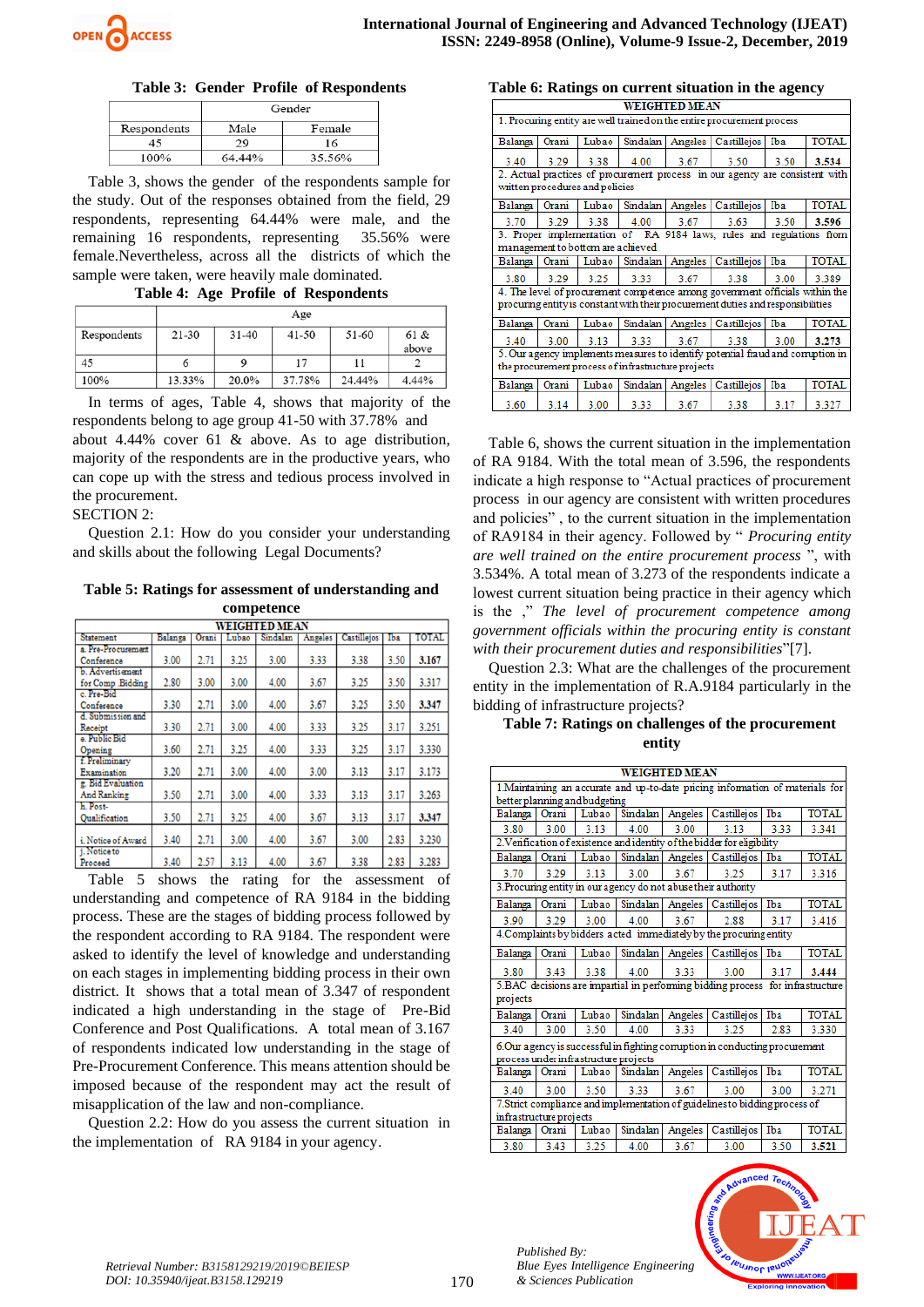Table 7, shows the challenges encountered by the procuring entity. With the responses gathered, a total mean of 3.521 of the respondents strongly agreed that , "Strict compliance and implementation of guidelines to bidding process of infrastructure projects", is one of the challenges that the agency encountered during the procurement followed by the, " Complaints by bidders acted immediately by the procuring entity", with a total mean of 3.444 of respondents. A total mean of 3.271 of respondents indicate the lowest response to, " Our agency is successful in fighting corruption in conducting procurement process under infrastructure projects".

Question 2.4: What is the most vulnerable stage to any protest, problems and issues in the procurement process of infrastructure projects?

# **Table 8:Ratings on most prone stages to problems and issues**

| <b>WEIGHTED MEAN</b> |                                                                                 |      |      |      |      |      |      |       |  |  |  |
|----------------------|---------------------------------------------------------------------------------|------|------|------|------|------|------|-------|--|--|--|
| <b>Statement</b>     | Castillejos<br>TOTAL<br>Iba<br>Balanga<br>Sindalan<br>Lubao<br>Angeles<br>Orani |      |      |      |      |      |      |       |  |  |  |
| 1. Pre-Procurement   |                                                                                 |      |      |      |      |      |      |       |  |  |  |
| Conference           | 1.80                                                                            | 2.00 | 2.75 | 3.00 | 2.67 | 2.13 | 2.17 | 2.360 |  |  |  |
| 2. Advertisement     |                                                                                 |      |      |      |      |      |      |       |  |  |  |
| for Comp. Bidding    | 2.10                                                                            | 2.43 | 2.88 | 3.33 | 2.67 | 2.50 | 2.17 | 2.583 |  |  |  |
| 3. Pre-Bid           |                                                                                 |      |      |      |      |      |      |       |  |  |  |
| Conference           | 1.90                                                                            | 2.00 | 3.00 | 3.33 | 2.33 | 3.00 | 2.17 | 2.533 |  |  |  |
| 4. Submission and    |                                                                                 |      |      |      |      |      |      |       |  |  |  |
| Receipt              | 1.70                                                                            | 2.14 | 3.00 | 3.33 | 2.67 | 2.50 | 2.17 | 2.501 |  |  |  |
| 5. Public Bid        |                                                                                 |      |      |      |      |      |      |       |  |  |  |
| Opening              | 1.90                                                                            | 2.14 | 3.00 | 3.33 | 2.67 | 2.63 | 2.17 | 2.549 |  |  |  |
| 6. Preliminary       |                                                                                 |      |      |      |      |      |      |       |  |  |  |
| Examination          | 1.90                                                                            | 2.14 | 2.25 | 3.33 | 2.67 | 2.88 | 2.17 | 2.477 |  |  |  |
| 7. Bid Evaluation    |                                                                                 |      |      |      |      |      |      |       |  |  |  |
| <b>And Ranking</b>   | 1.90                                                                            | 2.14 | 2.00 | 3.33 | 2.67 | 2.50 | 2.50 | 2.434 |  |  |  |
| 8.Post-              |                                                                                 |      |      |      |      |      |      |       |  |  |  |
| Oualification        | 2.30                                                                            | 2.29 | 2.00 | 3.33 | 2.67 | 2.63 | 2.17 | 2.484 |  |  |  |
| 9. Notice of Award   | 1.70                                                                            | 2.29 | 3.00 | 3.33 | 2.67 | 2.63 | 2.17 | 2.541 |  |  |  |
| 10. Notice to        |                                                                                 |      |      |      |      |      |      |       |  |  |  |
| Proceed              | 1.70                                                                            | 2.29 | 2.00 | 3.33 | 2.67 | 2.63 | 2.50 | 2.446 |  |  |  |

Table 8, shows the most prone stages that experiencing problems and issues in the bidding process of infrastructure projects. The study sought to find out which stage in the procurement process of infrastructure projects was most susceptible to problems and issues tendencies. Respondents were asked to identify how often they encountered difficulties during implementation .

Finding confirm that a total mean of 2.583 of the respondent indicates, "Advertisement for Competitive Bidding", got the highest rating in most prone stages for problems and issues followed by 2.549 of the respondents indicate, " Public Bidding Opening." A total mean of 2.360 of respondents indicate the least mean of stages indicating ,"Pre-procurement conference" followed "Bid evaluation and Ranking", with a total mean of 2.434 as shown in the table.

Question 2.5: What are the most common problems, **Table 9: Ratings on most common problems and issues**

| <b>WEIGHTED MEAN</b>                                                                                         |                                                     |                                                                    |          |         |             |      |              |  |  |  |  |  |  |
|--------------------------------------------------------------------------------------------------------------|-----------------------------------------------------|--------------------------------------------------------------------|----------|---------|-------------|------|--------------|--|--|--|--|--|--|
| 1.Same Contractor gets the award repeatedly                                                                  |                                                     |                                                                    |          |         |             |      |              |  |  |  |  |  |  |
| Balanga                                                                                                      | Orani                                               | Iba<br><b>TOTAL</b><br>Lubao<br>Sindalan<br>Castillejos<br>Angeles |          |         |             |      |              |  |  |  |  |  |  |
| 2.25<br>3.00<br>2.00<br>2.75<br>3.00<br>2.691<br>2.70<br>3.14                                                |                                                     |                                                                    |          |         |             |      |              |  |  |  |  |  |  |
|                                                                                                              | 2. No invitations to bid are found in public places |                                                                    |          |         |             |      |              |  |  |  |  |  |  |
| Balanga                                                                                                      | Orani                                               | Lubao                                                              | Sindalan | Angeles | Castillejos | Iba  | <b>TOTAL</b> |  |  |  |  |  |  |
| 2.10                                                                                                         | 2.14                                                | 2.00                                                               | 1.67     | 1.67    | 2.25        | 2.00 | 1.976        |  |  |  |  |  |  |
| 3. Bidders are using other Contractor's license to join bidding                                              |                                                     |                                                                    |          |         |             |      |              |  |  |  |  |  |  |
| Balanga                                                                                                      | Orani                                               | Lubao                                                              | Sindalan | Angeles | Castillejos | Iba  | <b>TOTAL</b> |  |  |  |  |  |  |
| 2.90                                                                                                         | 2.29                                                | 2.50                                                               | 2.00     | 2.33    | 3.00        | 3.00 | 2.574        |  |  |  |  |  |  |
| 4. Completion of procurement process from start to end is too long                                           |                                                     |                                                                    |          |         |             |      |              |  |  |  |  |  |  |
| Balanga                                                                                                      | Orani                                               | Lubao                                                              | Sindalan | Angeles | Castillejos | Iba  | <b>TOTAL</b> |  |  |  |  |  |  |
| 2.20                                                                                                         | 2.00                                                | 2.25                                                               | 3.33     | 2.00    | 2.25        | 2.33 | 2.337        |  |  |  |  |  |  |
| 5. Award of contract to relative or "favored person" of any of the procurement entity<br>or support staff    |                                                     |                                                                    |          |         |             |      |              |  |  |  |  |  |  |
| Balanga                                                                                                      | Orani                                               | Lubao                                                              | Sindalan | Angeles | Castillejos | Iba  | <b>TOTAL</b> |  |  |  |  |  |  |
| 2.10                                                                                                         | 2.00                                                | 2.00                                                               | 1.67     | 2.00    | 1.88        | 2.17 | 1.974        |  |  |  |  |  |  |
| 6. Lowest responsive bidder is not selected due to minor deficiencies                                        |                                                     |                                                                    |          |         |             |      |              |  |  |  |  |  |  |
| Balanga                                                                                                      | Orani                                               | Lubao                                                              | Sindalan | Angeles | Castillejos | Iba  | <b>TOTAL</b> |  |  |  |  |  |  |
| 2.50                                                                                                         | 2.29                                                | 2.25                                                               | 1.67     | 2.00    | 2.13        | 2.00 | 2.120        |  |  |  |  |  |  |
| 7. Submission of eligibility requirements and/or bids containing false information or<br>falsified documents |                                                     |                                                                    |          |         |             |      |              |  |  |  |  |  |  |
| Balanga                                                                                                      | Orani                                               | Lubao                                                              | Sindalan | Angeles | Castillejos | Iba  | <b>TOTAL</b> |  |  |  |  |  |  |
| 2.10                                                                                                         | 2.00                                                | 2.38                                                               | 1.67     | 1.67    | 2.25        | 2.00 | 2.010        |  |  |  |  |  |  |

issues and concerns in the bidding of infrastructure projects?

Table 9, shows some potential problems and issues that the procuring entities may encountered. The questionnaire listed seven (7) potential problems and issues in the implementation of bidding process in the infrastructure projects. Each respondent was asked to rate each factor by assigning weights to the extent of agreement or disagreement whether these factors are truly experienced and became problems and issues based on their experienced. The factors were analyzed and ranked.

The rank, weighted mean, was obtained for each factor as shown in the Table 9. The result that emerged from the weighted mean computation revealed of high degree of agreement with weighted mean 2.691 and 2.574 respectively of respondent indicated, "Same Contractor gets the award repeatedly" and 'Bidders are using other Contractor's license to join bidding".

A mean of 1.974 of respondent indicates a low degree of agreement to ," Award of contract to relative or "favored person" of any of the procurement entity or support staff', followed by a 2.010 mean of "Submission of eligibility requirements and/or bids containing false information or falsified documents"[1]. The results show that, there are several problems and issues constraining the implementation of the government procurement Act.

Question 2.6: How important do you think the following factors that can be resolve challenges, problems and issues in procurement process?

**Table 10: Ratings on factors that can resolve challenges and problems and issues**

| chancinges and problems and issues                          |                              |                                                                    |                                                         |         |                                                              |      |              |  |  |  |  |  |
|-------------------------------------------------------------|------------------------------|--------------------------------------------------------------------|---------------------------------------------------------|---------|--------------------------------------------------------------|------|--------------|--|--|--|--|--|
|                                                             | <b>WEIGHTED MEAN</b>         |                                                                    |                                                         |         |                                                              |      |              |  |  |  |  |  |
| 1. Self-discipline/ do not get involved in illegal practice |                              |                                                                    |                                                         |         |                                                              |      |              |  |  |  |  |  |
| Balanga                                                     | Orani                        | Sindalan<br>Lubao<br>Castillejos<br><b>TOTAL</b><br>Angeles<br>Iba |                                                         |         |                                                              |      |              |  |  |  |  |  |
| 3.80                                                        | 3.00                         | 4.00                                                               | 4.00                                                    | 3.33    | 3.75                                                         | 4.00 | 3.697        |  |  |  |  |  |
|                                                             |                              |                                                                    | 2. Employees are encourage to report unethical behavior |         |                                                              |      |              |  |  |  |  |  |
|                                                             |                              |                                                                    |                                                         |         |                                                              |      |              |  |  |  |  |  |
| Balanga                                                     | Orani                        | Lubao                                                              | Sindalan                                                | Angeles | Castillejos                                                  | Iba  | TOTAL        |  |  |  |  |  |
| 3.40                                                        | 3.71                         | 3.00                                                               | 3.67                                                    | 3.33    | 3.38                                                         | 3.33 | 3.403        |  |  |  |  |  |
|                                                             |                              |                                                                    |                                                         |         | 3. Implement and identify enough sanctions on erring leaders |      |              |  |  |  |  |  |
| Balanga                                                     | Orani                        | Lubao                                                              | Sindalan                                                | Angeles | Castillejos                                                  | Iba  | <b>TOTAL</b> |  |  |  |  |  |
| 3.60                                                        | 3.14                         | 3.38                                                               | 4.00                                                    | 3.00    | 3.38                                                         | 3.83 | 3.476        |  |  |  |  |  |
|                                                             |                              |                                                                    | 4. No internal influences (fears, desires, curiosity)   |         |                                                              |      |              |  |  |  |  |  |
| Balanga                                                     | Orani                        | Lubao                                                              | Sindalan                                                | Angeles | Castillejos                                                  | Iba  | TOTAL        |  |  |  |  |  |
| 3.70                                                        | 3.14                         | 3.13                                                               | 4.00                                                    | 3.33    | 3.38                                                         | 3.50 | 3.454        |  |  |  |  |  |
|                                                             | 5. No political intervention |                                                                    |                                                         |         |                                                              |      |              |  |  |  |  |  |
| Balanga                                                     | Orani                        | Lubao                                                              | Sindalan                                                | Angeles | Castillejos                                                  | Iba  | TOTAL        |  |  |  |  |  |
| 3.80                                                        | 3.00                         | 4.00                                                               | 4.00                                                    | 3.67    | 3.75                                                         | 4.00 | 3.746        |  |  |  |  |  |

Table 10, shows some strategies to resolve or mitigate such problems encountered in the procurement process. Findings confirmed the level of importance of each factors in the implementation of bidding process particularly in the infrastructure project . Respondents shows the highest level of importance to, "No political intervention", with a total mean of 3.746 followed by a a total mean of 3.697 for," Self-discipline/ do not get involved in illegal practice". Less important factor for the respondents indicate a total mean of 3.403 for, "Employees are encourage to report unethical behaviour".

*Published By: Blue Eyes Intelligence Engineering & Sciences Publication* 



*Retrieval Number: B3158129219/2019©BEIESP DOI: 10.35940/ijeat.B3158.129219*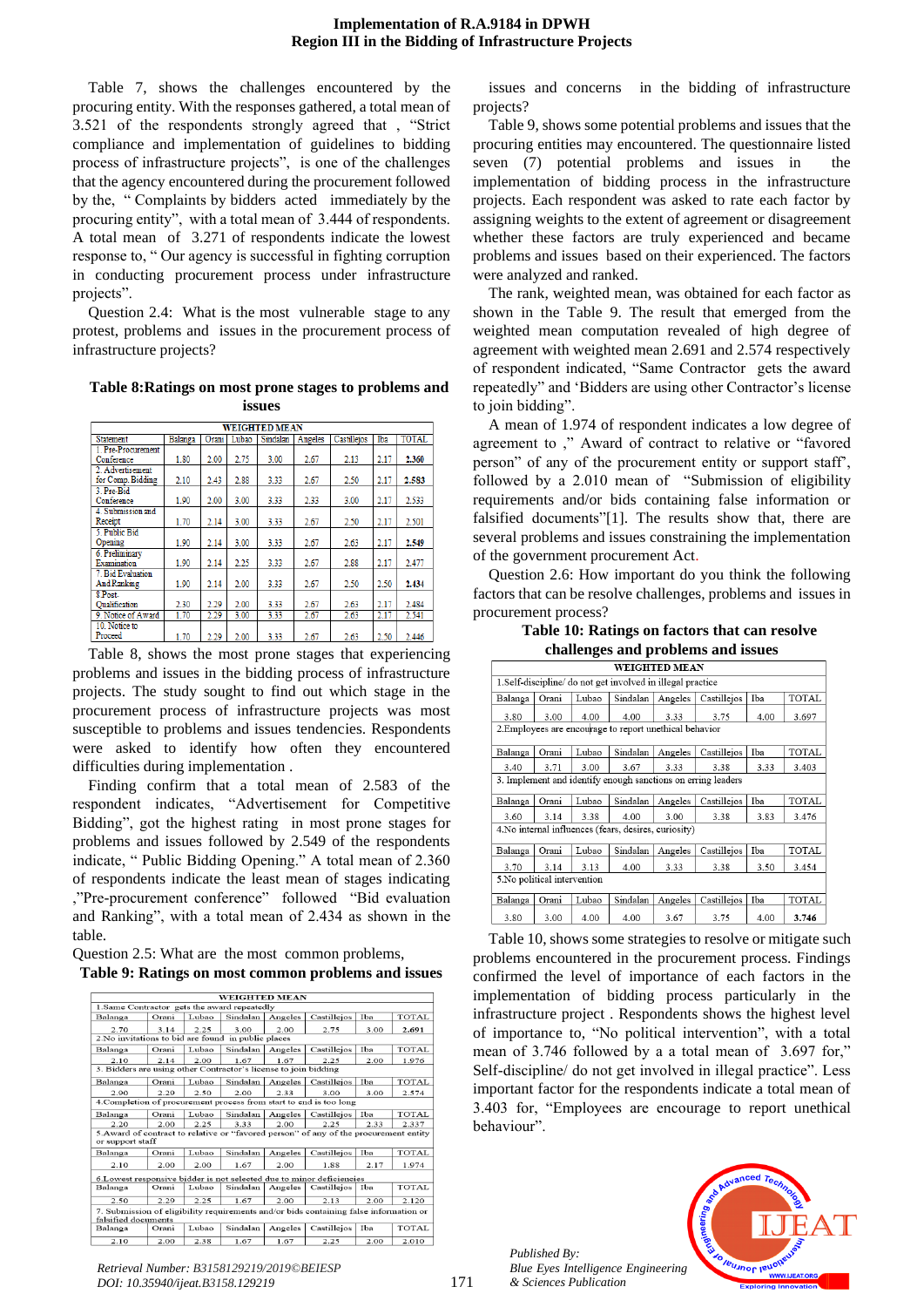

Question 2.8 Are there observed inconsistencies of the procurement process particularly in the infrastructure required by the RA 9184??

**Table 11: Respondent's response to observed inconsistencies**

| Ouestion     | Response | Percentage |
|--------------|----------|------------|
| There is/are |          | 4.44%      |
| None         |          | 91.12%     |
| I don't know |          | 4.44%      |
| TOTAL        |          | 100%       |

Table 11, shows the opinion of the respondents if there any inconsistencies in the procurement process. There are only two (2) respondents with 4.44%, who responded that, "There is/ are", observed inconsistencies in the procurement process particular in the infrastructure projects . Below are their reasons given for such preferences:

- 1. "Take the case of Makati. If there are no inconsistencies there would be no case against Binay."
- 2. "No matter how much we adhere to the RA 9184, there will stubborn contractors who is or irresponsible or adversarial and will always have a different perspective or opinion regarding the process."

Out of the 45 respondents, it can be noticed that 4.44% answered they don't know and 91.12 % answered none. Maybe this is because of the fact that most of the respondents are new to their jobs and they are not yet familiar with both the procurement process".

On further inquiry to the respondents, asking their opinion if they think the implementation of R.A. 9184 particularly in the bidding of infrastructure projects should be amended. Three respondents from different district confirmed that it should be amended.

In order to gather more informative data on how the respondents feel about the implementation of R.A.9184 in their agency, the respondents were asked to write down their suggestion , comments, observation or anything they want to say regarding the procurement process of infrastructure projects in the country. Below is the open-ended questions which itemized the summary of the feedback gathered from the respondents:

Question 2.3 (open-ended question)

What other challenges of procuring entity in the implementation of RA 9184 that you have in your mind that is not being cited above? Below is the list of respondent's own point of view in considering the challenges they experienced.

a. Coordination with LGU and residents. RROW problems

b. There must be a coordination with the local gov't and lot owner regarding RROW

c. During the early stage of the implementation of RA9184 and its IRR LOE encounter some difficulties because of the new rules and regulations, but for thorough seminars from the DBM and DPWH central office they are conducting yearly we became more familiar with the IRR. With new developments face some problems with the contractors.

d.Some contractors used and borrow a license firm for their projects, they don't have their own license firm, they rent construction equipment for their projects, this is one of the challenges we face n the implementation of RA9184

e. One of the challenges is the use of generic name and not the brand name for the procurement equipment. For example in the procurement of service vehicle, the procuring entity cannot specify the brand it will be procuring TOYATA brand for pickup truck rather it can only specify "pickup", 4x2 etc, plus specifications. So it will be disadvantageous if 'FOTON" with the same specs win the bidding of lowest calculated bid as embodies under RA 9184. One more is that the lowest bidder of infrastructure projects because of 25% less of the ABC has a difficulty in finishing the project.

f. New policies, new requirements being implemented abruptly, so as to affect the bidding process such as the need for construction safety and health program (CSHP), when require the submission of contract/NTP prior to approval, which sometimes/or most of the times the contractor couldn't comply on time or change in PHILgeps.

g.The electronics application for eligibility made it possible for every contractor all over the Philippines for the bidding process

h.Competition of contractor

Question 2.4 (open-ended question)

What is the most vulnerable stage to any protest, problems and issues in the procurement process of infrastructure projects? Enumerate if any:

Below are the following problems and issues that the respondent's encountered resulting to hamper the effectivity and perfection of the stages in the bidding process and became most prone stage to issues and concerned.

#1. Pre-Procurement Conference

- Right of way
- Adherence to law of some documents
- Difference in project title
- #2. Advertisement for Competitive Bidding

• Sometimes advertised wrong project title or there is a correction in project title

• Difference in title ( from listing and advertised title)

• Conflicts on project titles as per POW and SARO sometimes resulting to re-advertisement

#3. Pre-Bid Conference

- No attendance of bidders
- Attendance of participating bidders
- Less attendees (contractor)
- #4. Pre-Bid Conference

• Only one envelope for technical and financial component of bid

• When there is no bidder purchase bidding documents

#5. Public Bid Opening

- eligibility screening
- #6. Preliminary Examination

• Hard to find the required documents due to non-side markings

#7. Bid Evaluation And Ranking

• contractors dive their bid unrealistically so as to jeopardize the quality of the project.

- lack of required documents
- #8. Post-Qualification
- sometimes in verification of equipment pledge
- Not updated licenses, permit etc
- Expired contractor's license
- #9. Notice of Award

*Published By:*

*& Sciences Publication* 

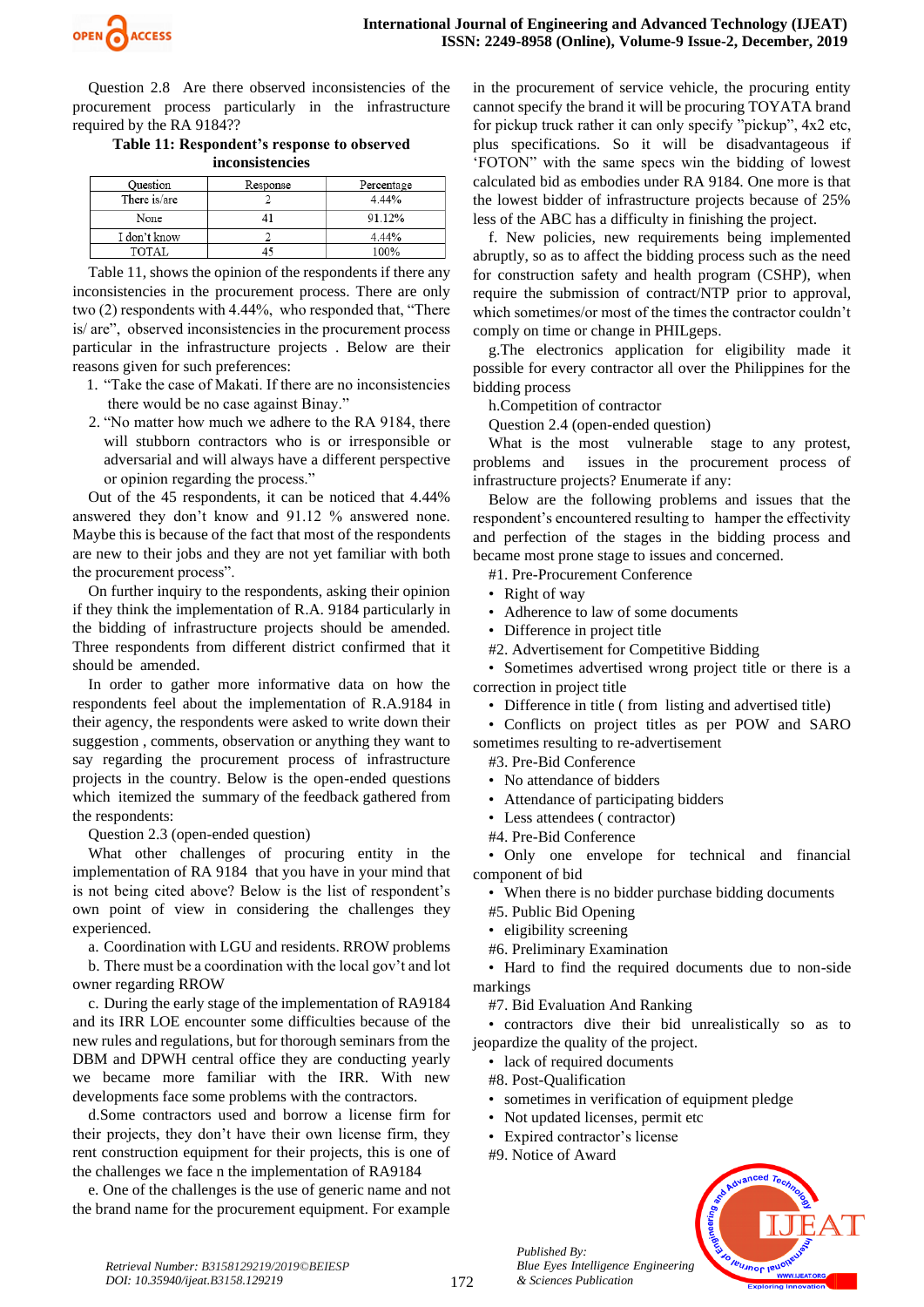• delayed release of approved construction safety and health program by DOLE which is needed/ requirement in the perfection of contract

#10. Notice to Proceed

• Simultaneous NTP of contractors cannot proceed because of equipment pledged are not available for simultaneous projects about to start at the same time.

Question 2.5 (open-ended question)

What other common problems, issues and concerns that you have in your mind that is not being cited above? Below are the respondent's own issues and concerned based on their actual experienced.

a. "Same equipment units are used in different projects"

b. "Bid Evaluation section 31.2" there shall be no lower limit of floor on the amount of the award" ….( quality may suffered)[3].

c. "Buying of Bid documents- Deadline is before the opening of bids. If the contractor is found ineligible in our electronic eligibility process and issue a motion for reconsideration it will delay the bidding process"

d. "Lot owners are not informed regarding the process"

e. "The intervention of both national and local government officials affects the bidding of various infra projects"

f. "intervention of local government officials"

g. "political intervention"

h. "The common problem is that under R.A 9184, the winner should be the lowest among the bidders. But sometimes the lowest is more than 20 % lower than the ABC. The problem will be in the implementation of the project site"

i. "Maybe the culture, contractors from Zambales are quite different compare with those other province or region in terms of competitiveness, mind-set and likes"

j. "No matter have needs your address to the RA 9184, there will always be a findings from COA"

k. "Trainings/seminars for procurement staff must be regularly done for updating and /or enhancement of knowledge in procurement.

Question 2.7 Are there any additional factors you think are important in resolving any problems and issues regarding procurement of infrastructures? If so, please enumerate:

a. "There must be a separate room for BAC-TWG room for assesses bidding documents"

b. "BAC Composition- at least third ranking permanent employee ( district office); These are section chief or higher- ( too busy)"

c. "Advertisement – posting at least in a newspaper of gen circulation, Philgeps, agency and office premises ( too many posting)"

d. "Shorten the bidding process"

e. "All prospective bidders must always conduct project site inspection prior to their preparation and submission of their detailed estimates and bid cost to avoid any further request of the winning bidder a change order or variation order when the awarded project is being implemented"

f. "Transparency by adding more observer from the civil society groups , Non-government organization, people's organization and watchdogs of the bidding process. Conduct more training on individuals who manage the bidding process. On-line bidding should be implemented to all government entity to lessen connivance among contractors"

g. "A change from the top will redound to the bottom. The

top management should exemplify the role model so as to have credence in everything the management would like to show or seemed to be"

h. "The inclusion of civil society/NGO is a more to make the bidding more transparent. What if the whole bidding process is being conducted by separate commissioned entry"

i. "prospective bidders should always be fair and competitive"

j. "More frequent seminars and trainings for BAC members, secretariat and TWG with workshop"

k. "cooperation among members is the key factor for the success of bidding process".

# **V. SUMMARY**

The descriptive method of research was utilized in this study with the questionnaire as the instrument in the collection of data. There are 45 respondents in this study. Among the respondents were BAC members, BAC Secretariat and Technical Working Groups of Procurement Division under DPWH Region III of seven district engineering offices namely:

1. 1st District Engineering Office, Orani, Bataan

2. 2nd District Engineering Office, Balanga, Bataan

3. 1st District Engineering Office, Iba, Zambales

4. 2nd District Engineering Office, Castillejos, Zambales

5. 1st District Engineering Office, Sindalan, Pampanga

6. 2nd District Engineering Office, Lubao, Pampanga

7. 3rd District Engineering Office, Angeles, Pampanga

The data collected were treated statistically using percentage and weighted mean.

The findings indicated a high level of knowledge and understanding in the areas of Pre-Bid conference and Post Qualification. Areas indicated low and need of attention include Pre procurement conference.

Procuring entities are very much strict with the compliance of the Act ensuring the fairness and transparency. Here are some respondents point of view base on their experiences in the bidding process of RA 9184 in the infrastructure projects:

1. To determine the responsive bid, bid must be substantially complies with the request for proposal and prescribed requirements.

2. Minor deficiencies in the preparation and submission of bid documents considered to ineligibility because of the items that is missing in the inclusion of the documents Some bidders submitting multiple bidders to meet winning bid.

3. Experiencing collusive bidders by contractors.

# **VI. CONCLUSION AND RECOMMENDATIONS**

# **Conclusion**

All respondent shows level of awareness and understanding in the implementation of R.A 9184 of bidding process and they are able to review and re-evaluated all concerns pertaining to any ambiguity of the process. Respondent show competence on how far they understand and implement the process properly. The study concluded that procurement activities are being disturbed by interferences from powerful

external influences.

*Blue Eyes Intelligence Engineering* 

*Published By:*

*& Sciences Publication* 



173